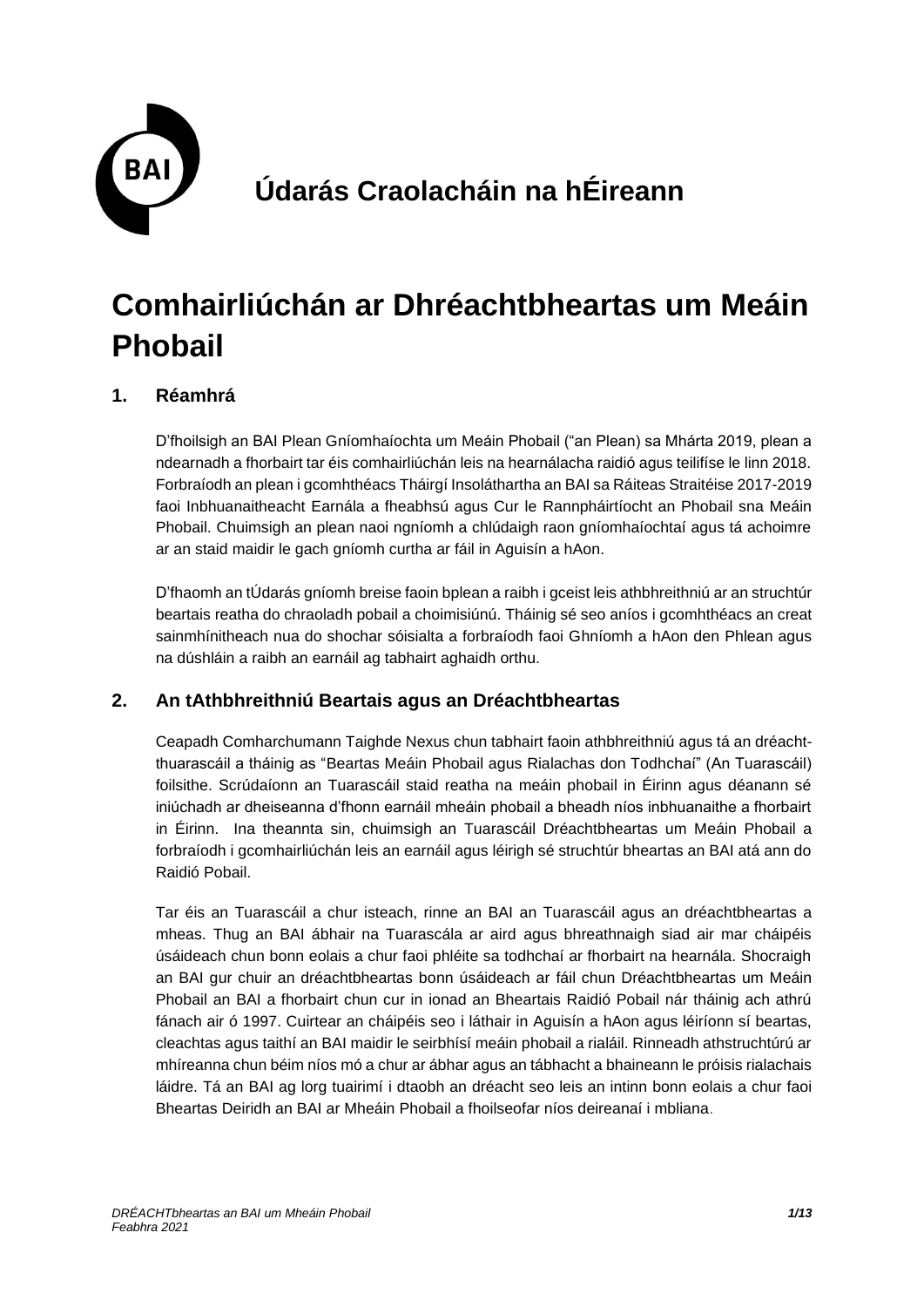

#### **3. An Próiseas Comhairliúcháin**

Iarrtar ar pháirtithe a bhfuil suim acu ann an dréachtbheartas a mheas agus tuairimí a chur isteach ar gach ceann de na míreanna ar leith. Más mian leat aon leasú nó aon bhreiseán a mholadh leag amach an leasú a mholann tú agus an réasúnaíocht maidir leis an leasú agus/breiseán. Chomh maith le haighneachtaí i scríbhinn a lorg tionóladh an BAI ceardlann do pháirtithe a bhfuil suim acu ann chun an beartas atá molta a phlé. Má tá suim agat páirt a ghlacadh anseo lean an nasc clárúcháin thíos le do thoil. (CUIRFIDH MÉ CNAIPE CLÁRÚCHÁIN **ISTEACH** 

Déanfaidh an BAI gach aighneacht a fhaightear a mheas leis an intinn beartas deiridh a fhoilsiú níos deireanaí i mbliana.

**BAI** 

**Márta 2021**

# **DRÉACHTbheartas an BAI um Mheáin Phobail**

#### **Réamhrá**

Thaispeáin taithí na hÉireann gur féidir le meáin phobail cuidiú suntasach a thabhairt chun éagsúlacht a chinntiú sa tírdhreach meáin móriomlán. Taispeánann sé freisin go bhfuil gá le leibhéal suntasach tiomantais agus tacaíocht leanúnach ó na páirtithe leasmhara ar fad, go háirithe ó ghníomhaireachtaí stáit agus na pobail ar a bhfreastalaíonn siad chun an fhéidearthacht seo a bhaint amach. Cé go bhfuil tuiscint mhaith ar luach an ábhair a chuireann cleachtóirí meáin phobail ar fáil, teastaíonn struchtúir agus cleachtais oibríochta agus rialachais láidre chun tacú leis seo. Ní féidir oibriúcháin rathúla agus inbhuanaithe a bhaint amach dá n-uireasa agus d'fhéadfadh sé sin cur as do thionscadail aonair agus don earnáil ar fad. Tá an BAI tiomanta oibriú leis na páirtithe leasmhara ar fad chun a chinntiú go mbainfear amach féidearthacht earnáil na meáin phobail agus ag an am céanna a bheith dírithe ar a riachtanas reachtaíochta go gcomhlíonann oibreoirí meáin phobail a bhfuil ceadúnais acu riachtanais Acht Craolacháin 2009.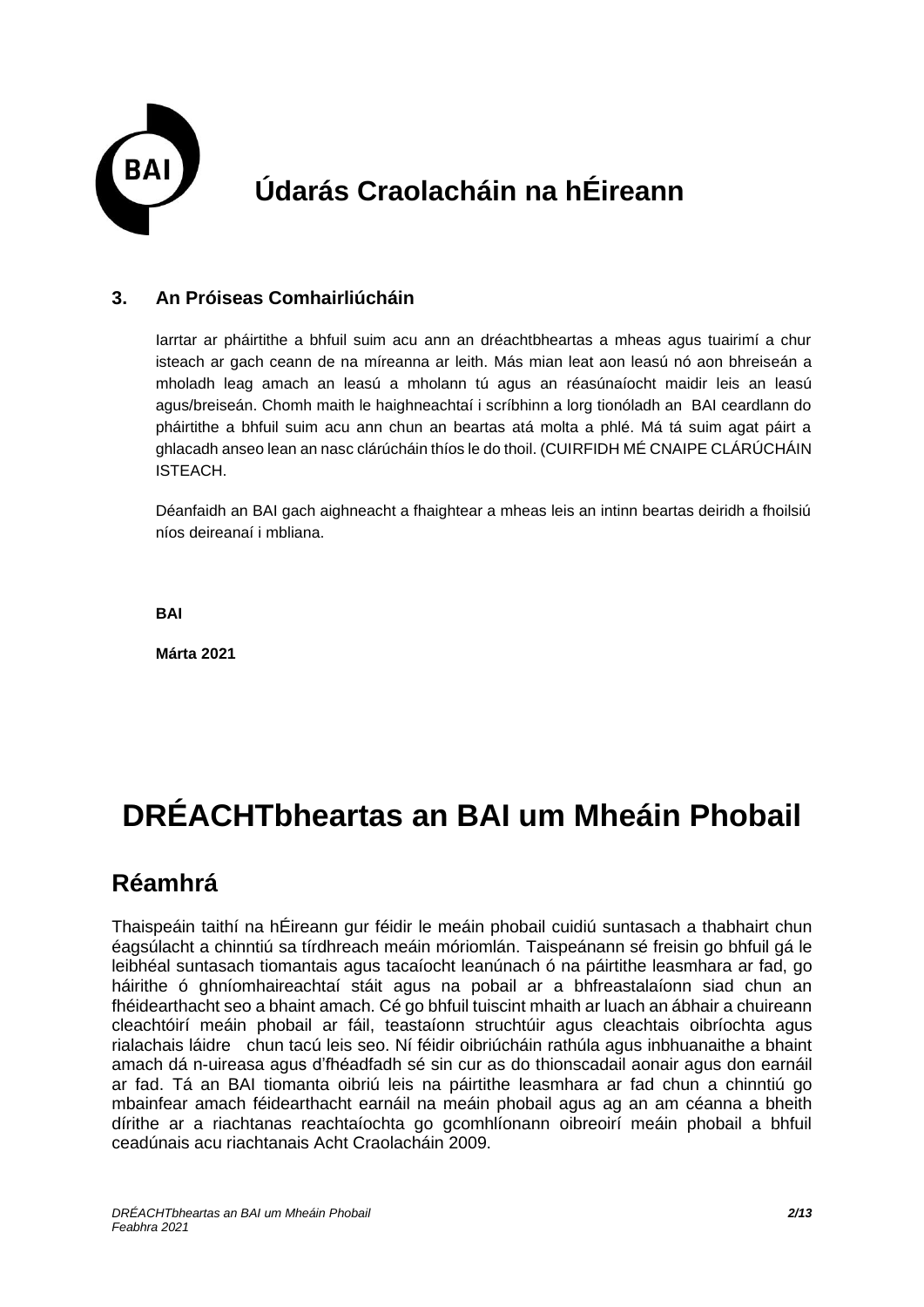

Tá sé i gceist leis an gcáipéis seo páirtithe náisiúnta agus idirnáisiúnta a bhfuil suim acu ann a chur ar an eolas maidir leis na meáin phobail in Éirinn. Cuireann Beartais agus Ráitis eile de chuid BAI, ar a n-áirítear a Straitéis Seirbhíse Craolacháin, Beartas Úinéireachta & Smachta an BAI, Ráiteas Straitéise an Údaráis agus Pleananna Ceadúnaithe bonn eolais faoi gach gné d'obair an Údaráis maidir le meáin phobail ar a n-áirítear ceadúnú agus oibriú an Chiste Craolacháin.

Tá an cháipéis seo roinnte sna míreanna seo a leanas:

- 1. Sainmhíniú a Thabhairt ar Mheáin Phobail
- 2. Sochar Sóisialta Mheáin Phobail
- 3. Ábhar Mheáin Phobail
- 4. Úinéireacht, Rialachas agus Bainistíocht ar Mheáin Phobail
- 5. Cistiú agus Maoiniú Mheáin Phobail
- 6. Foireann agus Oiliúint a chur ar fáil do Mheáin Phobail

#### **1. Sainmhíniú a thabhairt ar Mheáin Phobail**

Deimhníonn scór blianta nó tuilleadh de thaithí na hÉireann sna meáin phobail traidisiún domhanda níos leithne na hearnála. Is gné thábhachtach den éiceachóras meáin ar fud an domhain agus gné atá ag fás é meáin phobail agus tá sé nasctha trí chumainn náisiúnta agus idirnáisiúnta amhail CRAOL agus AMARC. Tá traidisiúin daonlathach rannpháirtíochta agus chumasaithe atá domhain ag na meáin phobail<sup>1</sup>. Agus iad ag tógáil ar Alt 19 den Dearbhú Uilechoiteann Chearta an Duine bíonn na meáin phobail ag dréim leis an gceart cumarsáid a dhéanamh<sup>2</sup>. Deimhníonn sé sin ceart gach duine ar rochtain chothrom ar an deis tú féin a chur

<sup>1</sup> Tá litríocht leathan ann ar éiteas mheáin phobail, ina measc tá: Howley, K. (2005) Community Media: People, Places, and Communication Technologies, Cambridge University Press; Rodriguez, C. (2001). Fissures in the mediascape: An international study of citizens' media. Hampton Press (NJ). Downing, J. D. (2000). Radical media: Rebellious communication and social movements. Sage. Foilsítear an Journal of Alternative & Community media go rialta: féach <https://www.intellectbooks.com/journal-of-alternative-community-media>

<sup>&</sup>lt;sup>2</sup> Luann CRAOL agus CTA araon an ceart cumarsáid a dhéanamh, faoi seach, i gCairt Raidió Pobail AMARC don Eoraip (féach Aguisín 1), agus i gCairt Theilifís Phobail CTA 2011.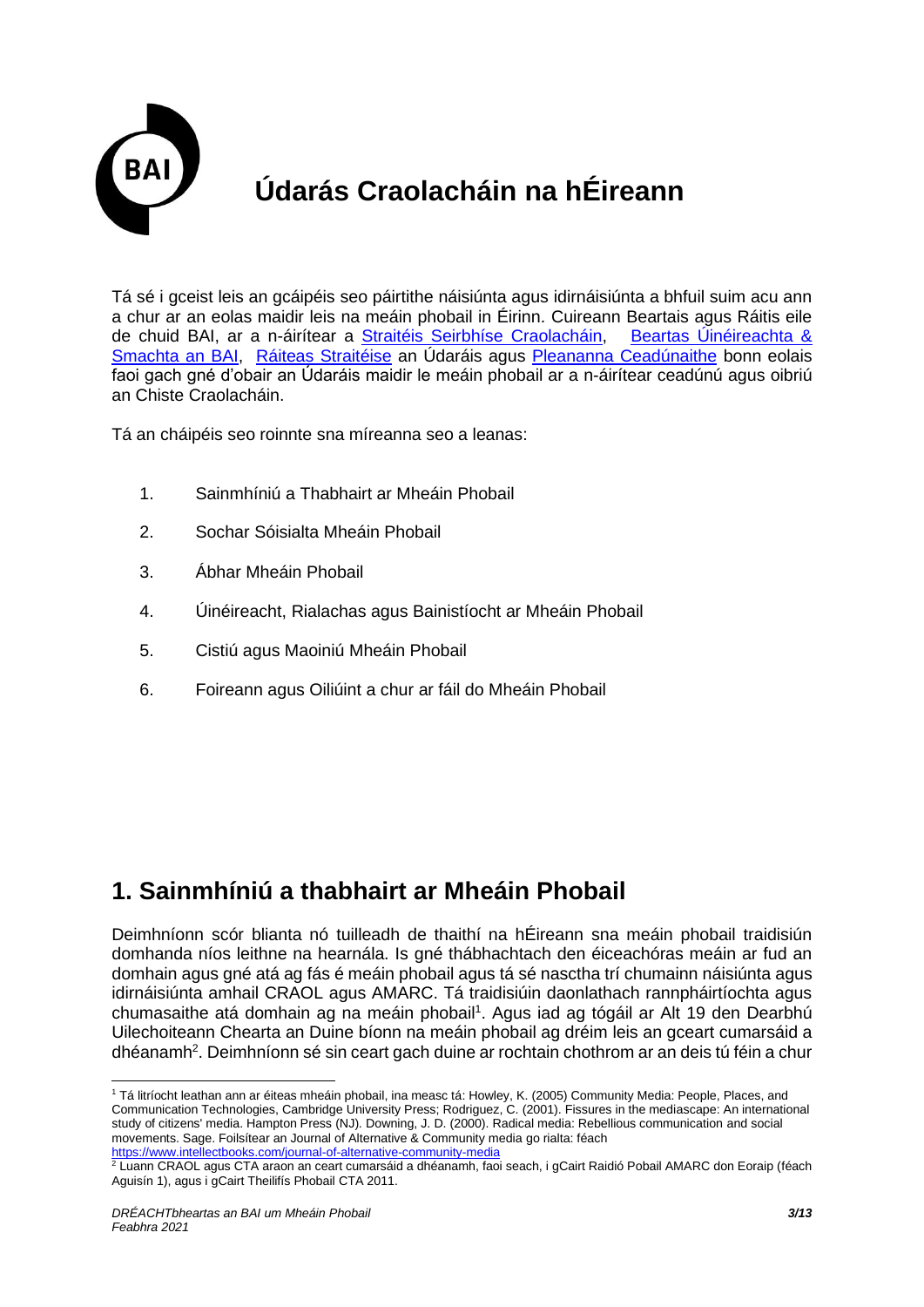

in iúl, a meáin féin a chruthú agus a scaipeadh agus cumarsáid le daoine eile gan bhac. Glacann cearta cumarsáide leis an tuairim struchtúir meáin a dhaonlathú mar phríomhbhealach chun páirt ábhair na meáin do cheartas sóisialta a athneartú agus chun an t-eolas agus an tuiscint a bhfuil gá leis d'inbhuanaitheacht domhanda a ghiniúint agus a scaipeadh<sup>3</sup>.

Taispeánann an taithí in Éirinn go soiléir freisin go bhfuil meáin phobail leabaithe go domhain i struchtúir agus i ndinimic pobal de réir mar atá siad ag éabhlóidiú, ag forbairt agus ag déanamh athnuachan orthu féin. Mar chuid den bhonneagar pobail déanann siad teagmháil dhíreach lena gcuid pobal i bpróiseas léirithe agus scaipeadh na meáin, agus cuireann siad le hiarrachtaí eagraíochtaí go leor sa phobal agus san earnáil dheonach agus athneartaíonn siad iad. Tugann an tAcht Craolacháin 2009 aitheantas do raidió pobail agus teilifís phobail mar shnáithe uathúil meáin in Éirinn. Is iad an dá shnáithe eile a aithníodh san Acht ná meáin seirbhíse poiblí agus meáin tráchtála neamhspleách. Léiríonn sé sin an staid a chuireann rialachán meáin neamhspleách in Éirinn in iúl ó 1997. Cé go bhféadfadh oibríocht eagraíochtúil meáin forluí ar shnáithe amháin nó ar an dá shnáithe, caithfidh gach ceann díobh a bheith mar chuid de shnáithe amháin.

Déanann an tAcht Craolacháin 2009 foráil ar chonarthaí craolacháin fuaime Pobail (Alt 64) agus conarthaí ar ábhar Pobail a chur ar fáil (Alt 72). Éilíonn an tAcht go mbeadh na seirbhísí sin faoi úinéireacht bheirt nó níos mó ón bpobal áitiúil a bheadh mar ionadaithe ar an bpobal a dtugann siad seirbhís dóibh agus go mbeidís freagrach dóibhsean. Éilíonn sé freisin go dtugann na seirbhísí a chuirtear ar fáil "aghaidh ar ábhair spéise an phobail sin agus go bhféachann siad le sochar sóisialta a chur ar fáil dóibh". Ar deireadh, éilítear go n-oibríonn na seirbhísí "ar bhonn costais a fháil ar ais".

Ghlac réamhtheachtaí an BAI, an IRTC, le Cairt Raidió Pobail AMARC don Eoraip i 1994 mar ráiteas ar an aidhm ar chóir do stáisiúin phobail a bheith ag dréim leis. Athneartaíonn taithí na hÉireann tábhacht na Cairte seo d'fhiontair meáin phobail go ginearálta in Éirinn, agus d'ainneoin athruithe ollmhóra agus leanúnacha in earnáil na meáin ar fud an domhain tá sé úsáideach i gcónaí mar phointe tagartha do na meáin phobail ar fad. Tá an Chairt greamaithe mar aguisín don cháipéis seo.

Tá glacadh ag an Údarás leis an sainmhíniú seo a leanas ar mheáin phobail, i gcomhthéacs na hÉireann leis an gcreat rialacháin thuas a léiriú, agus chun soiléireacht níos fearr a thabhairt ar an rud a dhéanann meáin phobail uathúil.

"Is sainghné d'eagraíocht mheáin phobail ná a struchtúir úinéireachta, a léiriúchán ábhar agus/nó a ghníomhaíochtaí scaipthe, agus an gaol atá aige leis an bpobal a bhfuil ceadúnas aige chun seirbhís a thabhairt dóibh. Tá sé faoi úinéireacht agus faoi smacht eagraíocht neamhbhrabúis a bhfuil struchtúr ann chun gur baill den phobal a bheadh ina gcomhaltaí agus i mbun bainistíochta go bunúsach. Tá a léiriúchán ábhar agus/nó a ghníomhaíochtaí scaipthe bunaithe ar rochtain agus rannpháirtíocht bhaill den phobal agus léiríonn sé leas agus riachtanais ar leith an phobail sin. Féachann an gaol atá aige leis an bpobal eagraíochtaí agus

<sup>3</sup> Tá an cúlra ar an gceart le cumarsáid a dhéanamh le fáil anseo[: https://ccrvoices.org/background-on-](https://ccrvoices.org/background-on-%20communication-rights/) communication-rights/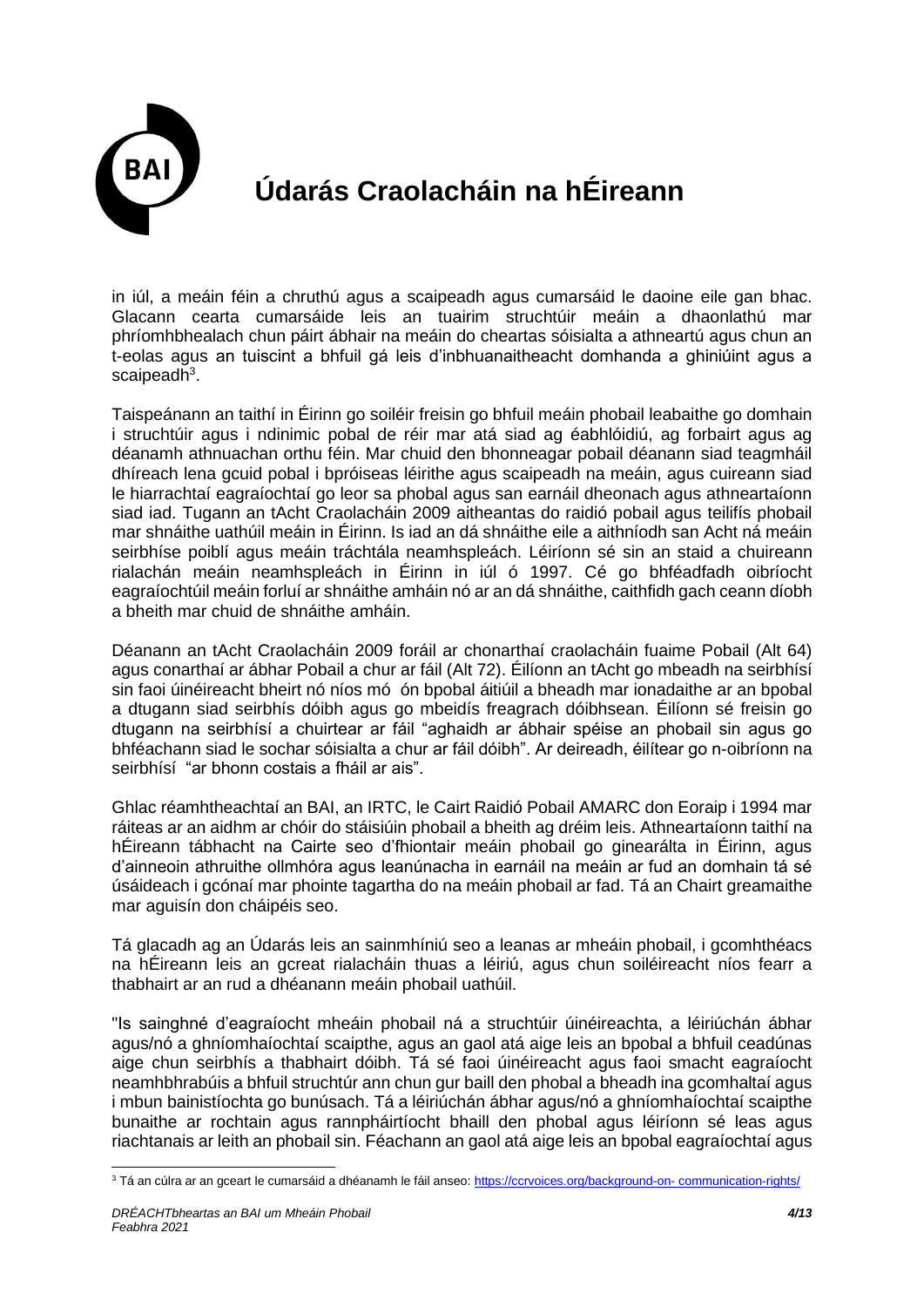

gníomhaíochtaí eile a athneartú a bhfuil sé mar aidhm acu an pobal sin a chumhachtú agus a fhorbairt."

Baineann an tÚdarás úsáid as na trí chritéir seo a leanas freisin chun 'nádúr pobail' eagraíochtaí agus ghrúpaí ábhartha a mheas. Bítear ag súil go ndéanfaidh aonáin a chuimsítear sa snáithe craolacháin phoiblí:

- cur síos go soiléir ar an bpobal nó an pobal comhchoiteann tíreolaíochta ar a ndéantar freastal;
- rannpháirtíocht ghníomhach an phobail seo a spreagadh agus tacú leis ag gach leibhéal den oibríocht;
- oibriú ar bhealach a thagann go sainiúil le héiteas an chórais luacha atá mar thaca ag gníomhaíocht phobail agus gníomhaíocht mheáin.

Aithníonn an tÚdarás go n-oibreoidh eagraíochtaí agus bealaí meáin phobail ar leith ag leibhéil dhifriúla ó thaobh forbartha de agus thar ardáin dhifriúla de réir mar a fhorbraíonn an earnáil mheáin phobail sa timpeallacht meáin nua. Mar sin féin, ba chóir go mbeadh na sainghnéithe atá aitheanta thuas le feiceáil go soiléir in aonáin mar sin agus go háirithe ba chóir go dtacódh an córas luacha atá mar thaca ag na heagraíochtaí sin le forbairt agus cumhachtú pobail i dtéarmaí struchtúir, rialachais agus oibríochtaí.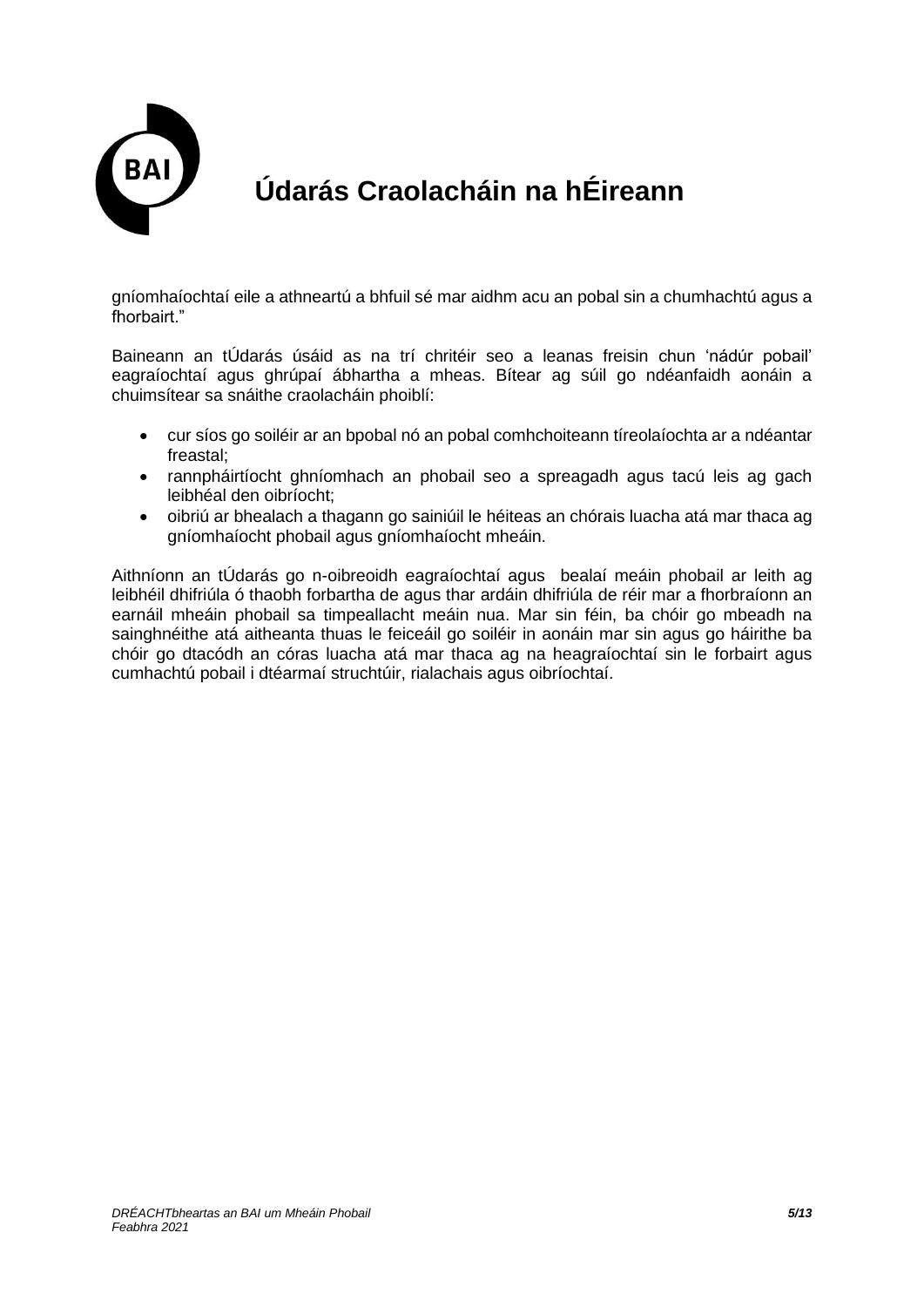

### **2. Sochar Sóisialta Mheáin Phobail**

Sonraíonn an tAcht Craolacháin 2009 go gcaithfidh meáin phobail féachaint le sochar sóisialta a chur ar fáil dá bpobail. Agus iad ag tógáil ar thaithí fhíorúil raidió pobail, thacaigh an BAI le dearadh agus forbairt an Chreata d'fhonn Sochar Sóisialta na Meáin Phobail a Mheas<sup>4</sup>. Is mar seo a leanas a bhí an sainmhíniú ar shochar sóisialta, ar thángthas air tríd an bpróiseas comhairliúcháin:

"Sochair do dhaoine aonair nó do chomhghníomhaithe sa phobal a chuireann feabhas ar a saol ón taobh sóisialta, cultúrtha nó eacnamaíochta de, nó i dtéarmaí forbartha, cumhachtaithe agus/nó folláine, nach dtarlódh dá uireasa."

Tá sé chineál sochar sóisialta a bhaineann le meáin phobail aitheanta:

1. Tá muinín agus cruthaitheacht dhaoine aonair, go háirithe mionlaigh agus iad siúd atá imeallaithe ag dul i dtreis agus/nó tá tuiscint chómhuintearais á neartú díreach trína bheith rannpháirteach leis an Stáisiún

2. Tá daoine aonair ag cur feabhas ar a n-ionchais fhostaíochta, trí scileanna agus muinín a fháil agus aitheantas pobail a athneartú

3. Tá baill den phobal ar an eolas agus feasach maidir lena bhfuil ag tarlú ina bpobal

4. Tá baill den phobal ag tabhairt freagra níos éifeachtaí ar cheisteanna -áitiúil agus domhanda- mar go bhfuil rochtain acu ar dhearcthaí éagsúla agus ar eolas níos fearr agus níos mó eolais

5. Déantar éascaíocht agus athneartú ar chomhghníomhaithe (CBOnna, NGOnna), maidir lena gcumas a gcuid spriocanna a bhaint amach

6. Cuirtear feabhas ar thuiscint aitheantais agus comhtháiteachta pobail trí idirghníomhaíocht agus comhghníomhaíocht.

Tagann modheolaíocht shonrach leis an gCreat agus is féidir le heagraíochtaí meáin phobail é a chur i bhfeidhm chun leibhéal agus nádúr na sochar sóisialta a ghintear a mheas<sup>5</sup>.

Glacann an earnáil meáin phobail ceadúnaithe, raidió agus teilifís araon, go forleathan leis an gcoincheap sochair sóisialta seo, agus baineann an BAI feidhm as chun an luach a chruthaíonn eagraíochtaí meáin phobail ina gcuid pobal a mheas. Tá sé tábhachtach a

<sup>4</sup> [http://www.bai.ie/en/media/sites/2/dlm\\_uploads/2020/06/Community-Radio-Delivering-Social-Benefit-.pdf](http://www.bai.ie/en/media/sites/2/dlm_uploads/2020/06/Community-Radio-Delivering-Social-Benefit-.pdf) 

<sup>5</sup> <http://www.bai.ie/en/download/134920>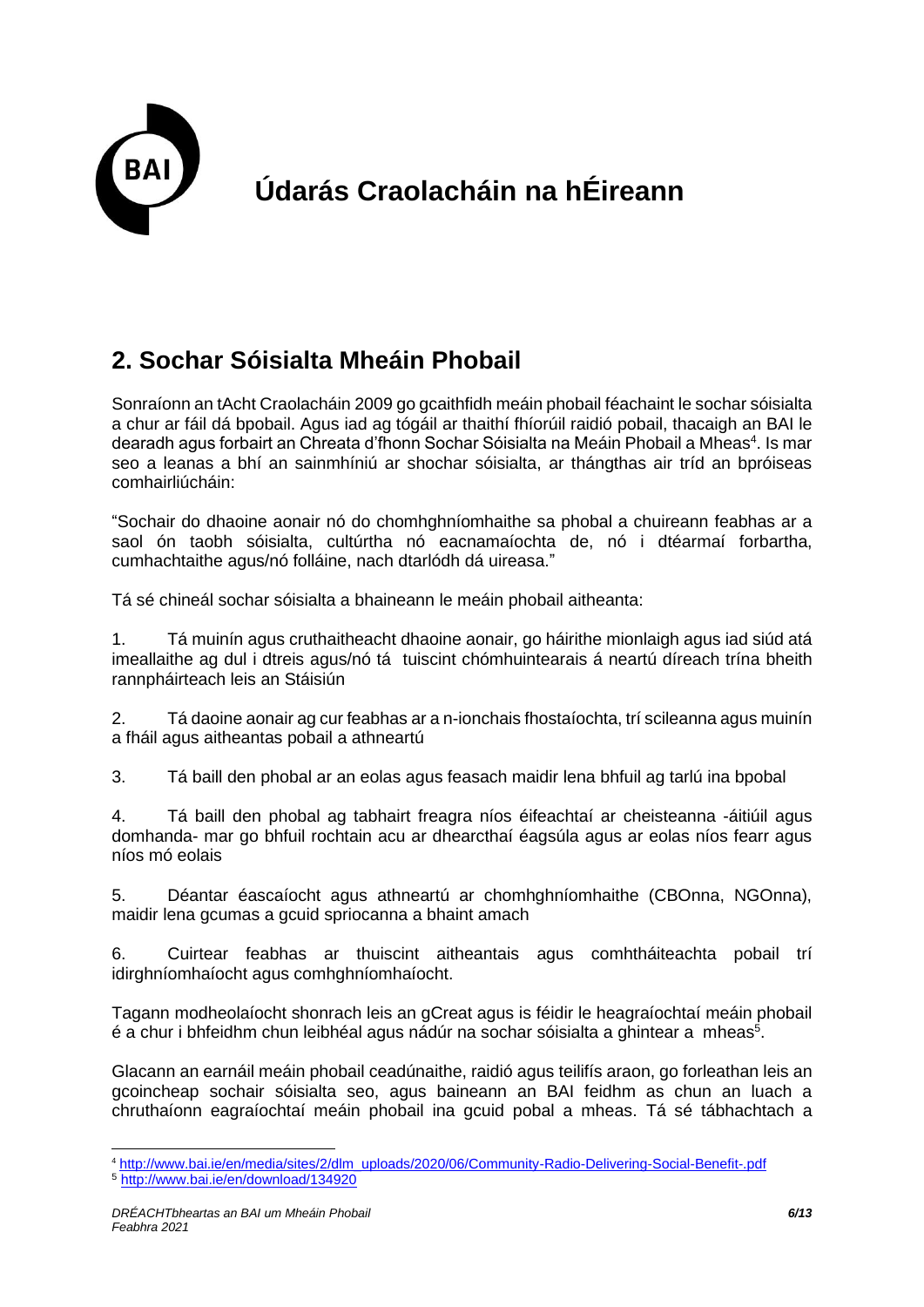

thabhairt faoi deara nach gá go mbeadh na sochair go léir chomh soiléir céanna agus go bhfuil sé níos éasca cuid díobh a thomhas thar a chéile.

### **3. Ábhar Mheáin Phobail**

Éilíonn an sainmhíniú ar mheáin phobail i gCuid a hAon gur chóir an t-ábhar a léirítear agus a scaiptear a bheith bunaithe ar rochtain an phobail agus go léireodh sé spéiseanna agus riachtanais speisialta an phobail ar a ndéantar freastal. Cuireann taithí na hÉireann in iúl go mbraitheann forbairt ar earnáil mheáin phobail inmharthana ar chleachtóirí fóram cumarsáide nua agus sainiúil a chur ar fáil idir dhaoine aonair agus ghrúpaí laistigh den phobal ar a bhfreastalaíonn siad.

Tá ábhar i gcroílár meáin phobail agus leanfaidh deiseanna ar ábhar meáin ón sainmhíniú ar mheáin phobail. Níl aon teorainn ar nádúr ná ar éagsúlacht an ábhair ar féidir le heagraíochtaí pobal a tháirgeadh ach amháin a n-acmhainneacht chun an sochar sóisialta seo a ghiniúint dá bpobal. Tá gá le hacmhainní do gach gné den phróiseas léiriúcháin agus scaipthe chun sochar sóisialta a ghiniúint trí ábhar a sholáthar. Cuimsíonn sé sin próisis rialachais agus mheasúnaithe láidre chun a chinntiú go mbíonn na hacmhainní atá ar fáil lonnaithe go héifeachtach chun ábhar a léiriú a chuirfidh le seachadadh shochar sóisialta do na pobail ar a ndéantar freastal. Tá sé léirithe ag taithí na hÉireann nach mór do mheáin phobail an luach a chruthaíonn siad trína gcuid gníomhaíochtaí don phobal ar a bhfreastalaíonn siad agus i measc páirtithe leasmhara eile a léiriú go forghníomhach.

Tá athrú as éadan curtha ag forbairtí agus cóineasú ar na bealaí ar a ndéantar ábhair a léiriú agus a scaipeadh agus níl aon difríocht ann maidir le hábhar pobail. Mar sin féin tugann sé seo dúshláin nua maidir lena chinntiú go ndéanfadh pobail ábhar a sholáthraíonn sochar sóisialta a aithint, a rochtain agus rannpháirtíocht dhearfach a dhéanamh leis. Ní mór do mheáin phobail a chinntiú go gcuirtear béim ar shaintréithe sainiúla a gcuid ábhar chun a chinntiú go bhfuil luach sainiúil a gcuid gníomhaíochtaí agus an sochar sóisialta a chuirtear ar fáil le feiceáil go soiléir ag gach páirtí leasmhar.

Tá sé fíorthábhachtach freisin go bhfuil rochtain fhíorúil agus féideartha ag an bpobal, agus tá tábhacht anseo le coincheaptha amhail soiléireacht agus 'infhaighteacht' thar ardáin a chinntiú. Déanann neodracht ardáin éascaíocht chun ábhar pobail a ghineann sochar sóisialta do raon níos leithne saoránach laistigh den phobal agus lasmuigh a scaipeadh. Chun an fhéidearthacht seo a chur i gcrích ní mór do shaoránaigh a bheith in ann an t-ábhar sin a fháil, a aithint, a rochtain agus dul i ngleic leis go héasca i dtírdhreach meáin atá ag athrú go sciobtha. Tá an BAI tiomanta oibriú le hearnáil na meáin phobail chun a chinntiú go ndéantar féidearthacht ábhar meáin phobail chun sochar sóisialta a ghiniúint a choimeád agus a fheabhsú de réir mar atá earnáil na meán agus na teicneolaíochtaí ag athrú.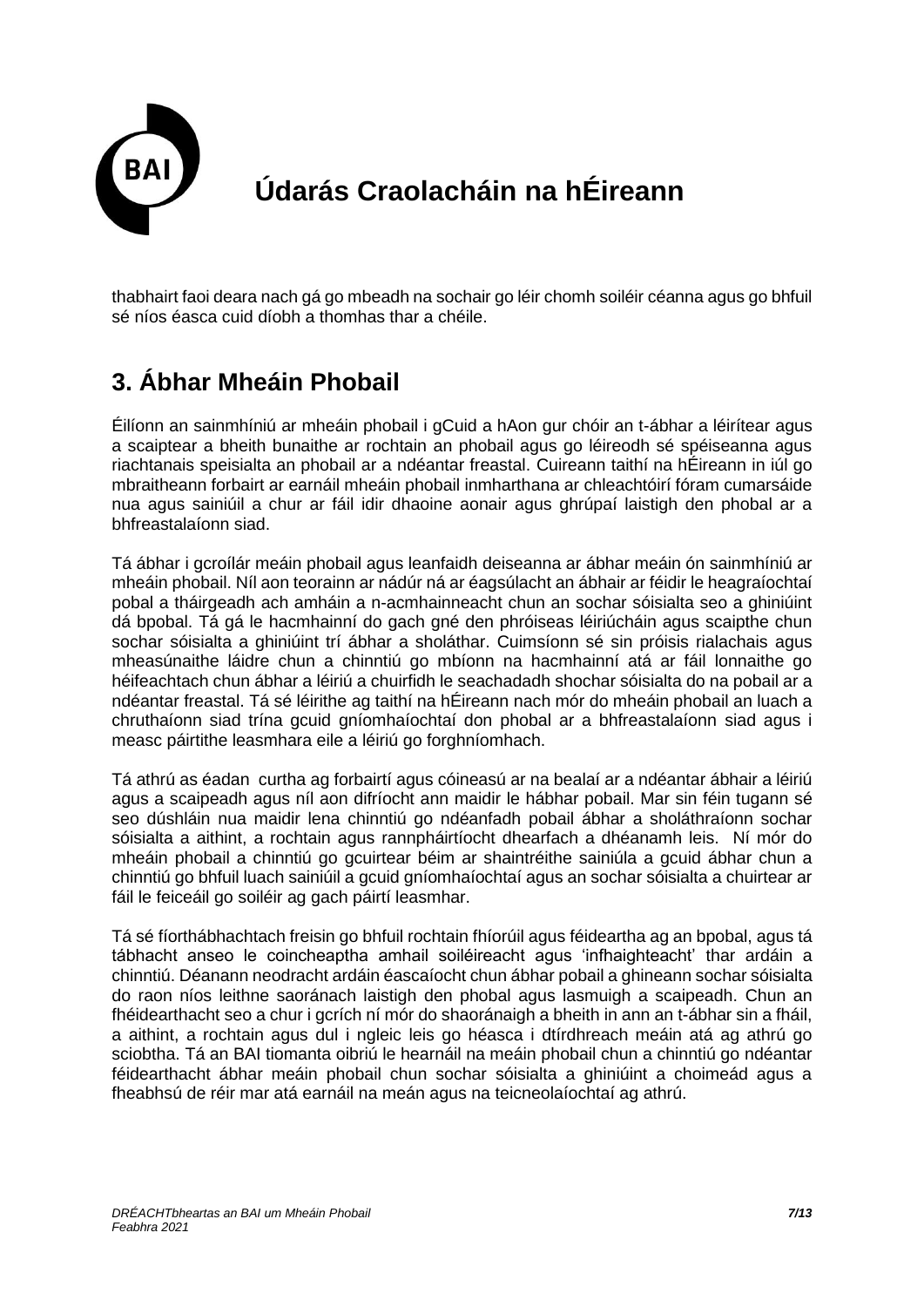

#### **4. Úinéireacht, Rialachas agus Bainistíocht ar Mheáin Phobail**

Sonraíonn an tAcht Craolacháin 2009 gur féidir leis an BAI conarthaí a dhéanamh le baill de phobal "a dhéanann ionadaíocht ar agus atá freagrach don phobal atá i gceist" agus gurb é an t-aon chuspóir ba chóir a bheith ann ná "luach saothair airgid nach bhfuil níos mó an mhéid a theastaíonn go réasúnach chun íoc as na costais… " (Codanna 64 agus 72 faoi seach do raidió agus teilifís) a bhaint amach. Cuireann sé sin taca faoi phríomhghnéithe sa reachtaíocht faoin sainmhíniú ar mheáin phobail mar a bhfuil achoimre air i gcuid a haon den cháipéis seo, a tharraingíonn aird ar struchtúir úinéireachta agus bainistíochta eagraíochtaí mheáin phobail. Sonraíonn an sainmhíniú gur chóir go mbeadh úinéireacht agus smacht ag aonáin neamhbhrabúis ar eagraíochtaí meáin phobail. Ina theannta sin, ba chóir go mbeadh foráil ina gcuid struchtúr chun go mbeadh ballraíocht, bainistíocht agus oibriú na heagraíochta faoi bhaill den phobal ar a ndéantar freastal.

Cuireann an BAI an tsamhail neamhordlathach seo a leanas i bhfeidhm:

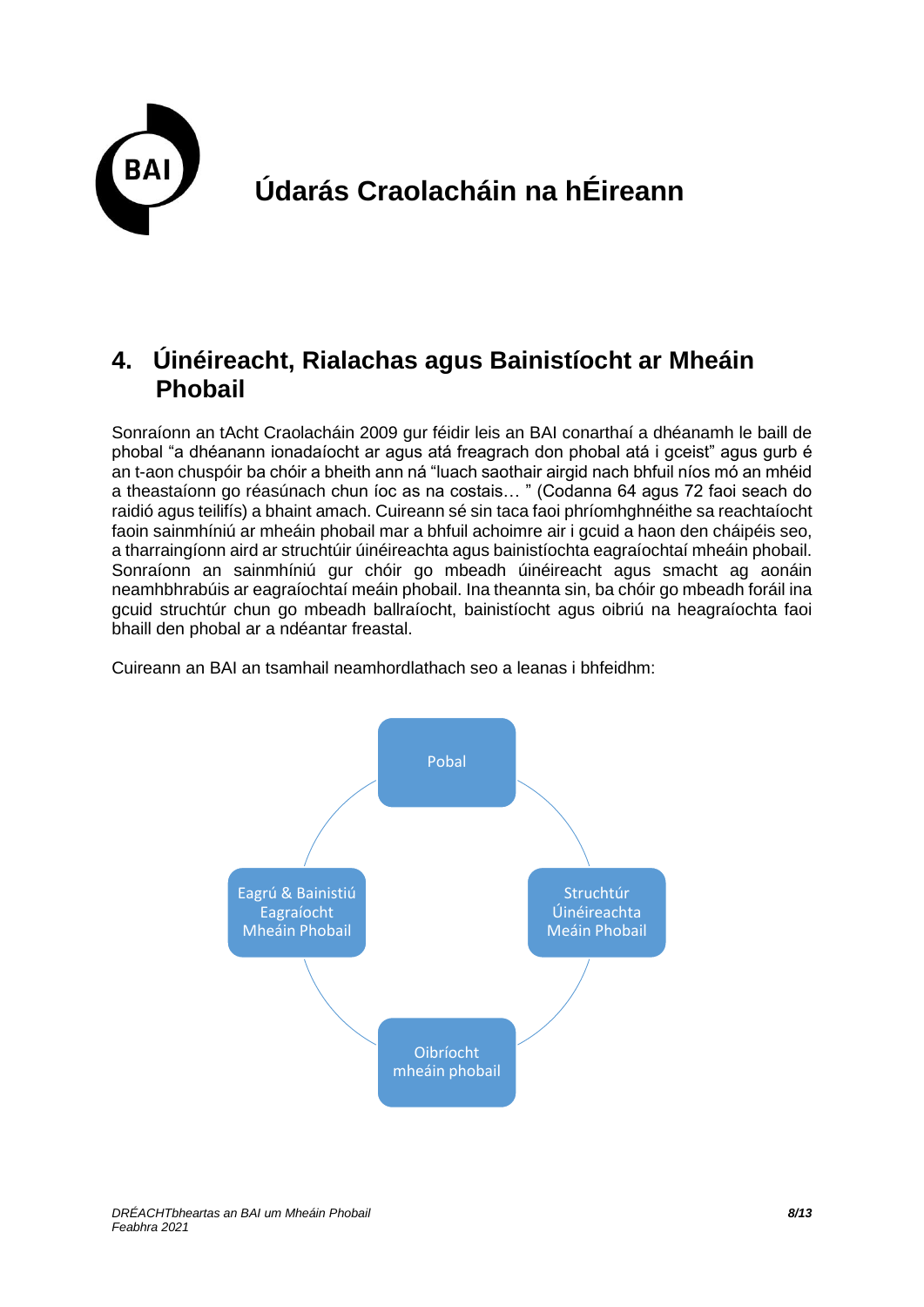

Cuireann an tsamhail seo béim ar an tábhacht a bhaineann le sainmhíniú soiléir a bheith ann ar an bpobal ábhartha agus struchtúir a fhorbairt chun a rannpháirtíocht a éascú agus a chur chun cinn ag gach leibhéal. Mar a bhfuil achoimre air i gCuid a hAon, d'fhéadfadh sé seo a bheith mar phobal tíreolaíochta, nó mar phobal comhchoiteann, a oibreoidh le chéile chun tacú lena bhforbairt féin laistigh den éiteas luach pobail a chruthú. Is comhbhaill ríthábhachtacha de na meáin phobail é an fócas seo ar fhorbairt pobail agus luach pobail.

Nuair a bhíonn cúinsí díreach ceart, bíonn an pobal ar a ndéantar freastal rannpháirteach go cothrom ag gach leibhéal. Tá an eagraíocht agus an oibríocht freagrach don phobal agus tá smacht ag baill den phobal air, agus mar sin tá freagracht acu faoin aonán. Admhaíonn sé go dteastaíonn cothromaíocht ag leibhéal bainistíochta idir na daoine atá gníomhach san eagraíocht agus an pobal ar a ndéantar freastal. Níor chóir go mbeadh aon difríocht shuntasach idir na hionadaithe bainistíochta a cheaptar ag leibhéal eagraíochtúil ná ag leibhéal úinéireachta. Is ionadaithe iad ar fad de na pobail ar a ndéanann siad freastal. Cé gurb é an bealach is fearr leis seo a dhearbhú gan dabht ná go mbeadh úinéireacht dhíreach ag an bpobal ar a ndéantar freastal, ní féidir úinéireacht agus smacht a dheighilt óna chéile. Taispeánann taithí na hÉireann go mb'fhéidir nach mbeadh sé réalaíoch i ngach cúinse go mbunódh grúpaí struchtúr úinéireachta dlíthiúil ar leithligh go háirithe le linn céim thosaigh na forbartha. Mar sin féin, tá sé tábhachtach ar uaireanta mar sin go gcoimeádann an pobal ar a ndéantar freastal smacht ar an oibríocht.

Cuirtear béim freisin sa tsamhail ar an idirspleáchas idir oibríocht rathúil meáin phobail agus struchtúir úinéireachta agus bainistíochta. Is téama a thagann aníos arís is arís eile san earnáil raidió agus teilifís phobail in Éirinn thar na 25 bliain atá thart ná an tábhacht a bhaineann le beartais agus cleachtais láidre rialachais. Taispeánann taithí na hÉireann gur féidir le laigí ag leibhéal úinéireachta agus bainistíochta dochar a dhéanamh d'inmharthanacht oibríochtaí meáin phobail aonair agus do cháil agus creidiúnacht na hearnála ina iomláine. Ní ag earnáil meáin phobail amháin atá an dúshlán seo agus tá forbairt déanta ag eagraíochtaí meáin phobail agus ag an earnáil phobail go forleathan ar thacaíochtaí agus samhlacha cleachtais is fearr. Is sampla maith de sin ná an Cód Rialachais do Charthanais nach foláir d'eagraíochtaí pobail a chomhlíonadh más carthanachtaí iad freisin.

Tá ról gníomhach ag an BAI le cleachtais rialachais mhaithe a chothú agus a choinneáil san earnáil mheáin phobail i gcomhpháirt le heagraíochtaí meáin agus a bhforais ionadaíochta. Leanfaidh an BAI ag leagan béime ar an réimse seo agus é ag idirghníomhú le hoibreoirí go háirithe próisis ceadúnaithe agus comhlíonta, mar go bhfuil seachadadh shochar sóisialta bunaithe ar chleachtais láidre rialachais agus bainistíochta. Leanann an BAI a bheith tiomanta oibriú leis na páirtithe leasmhara go léir chun a chinntiú go mbeidh an earnáil mheáin phobail mar shamhail ar an gcleachtas is fearr don earnáil phobail go forleathan.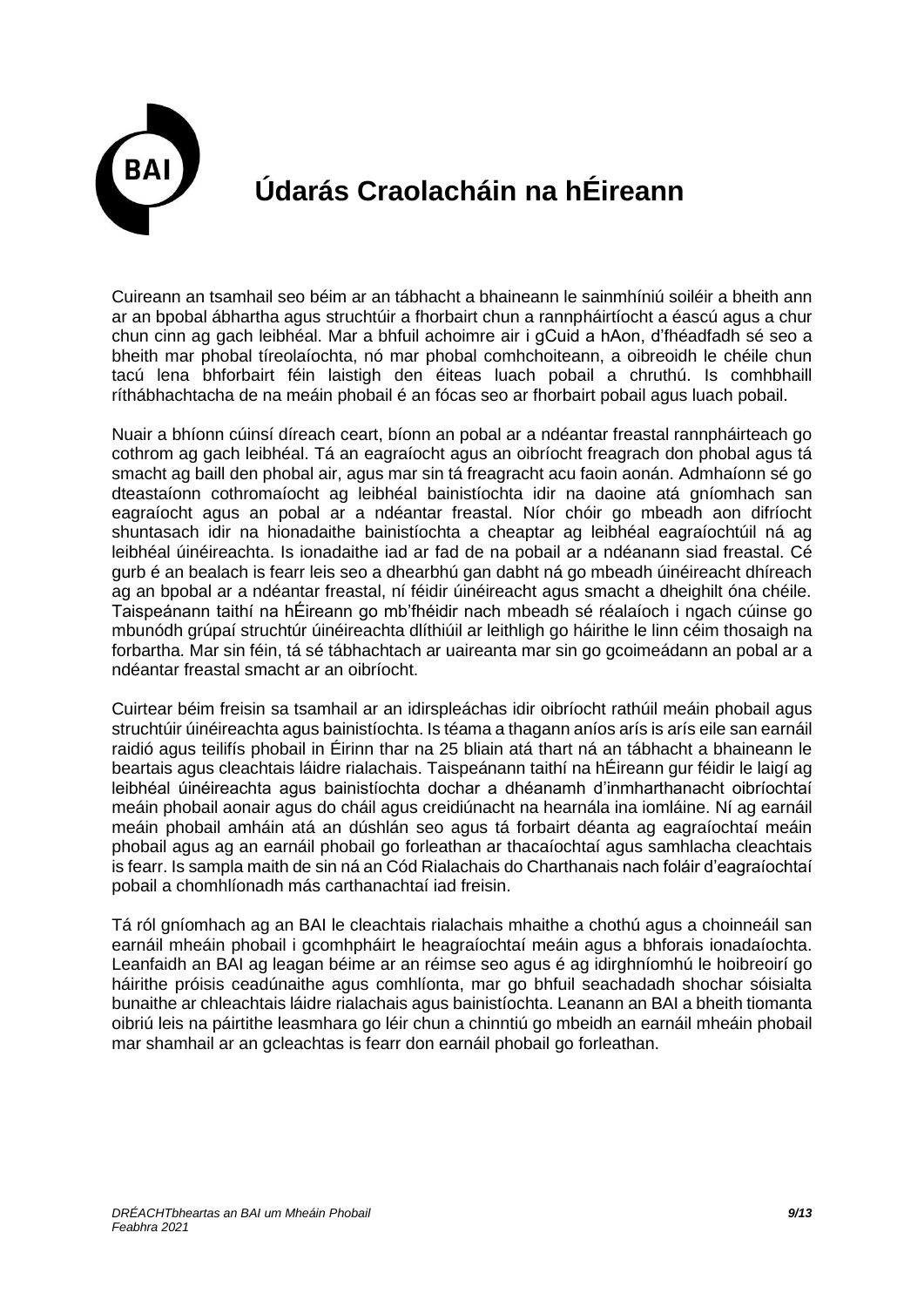

#### **5. Cistiú agus Maoiniú Mheáin Phobail**

Cé nach féidir cistiú a dheighilt ó aon réimse eile, feiceann go leor é mar an fócas lárnach maidir le aon phlé ar mheáin phobail a fhorbairt. Taispeánann taithí na hÉireann cé go bhfuil earnáil mheáin phobail inmharthana ar an iomlán, mar atá sainithe i gCuid a hAon, is dúshlán leanúnach d'oibreoirí agus do na pobail ar a ndéantar freastal é cistiú a dhéanamh ar eagraíochtaí meáin aonair, a bhfuil nádúir agus méideanna difriúla acu.

Is é beartas an BAI é gur chóir go bhfaigheadh eagraíochtaí meáin phobail cistiú ó fhoinsí éagsúla, agus ceadaíonn an earnáil mheáin phobail é seo. Taispeánann taithí na hÉireann nach amháin gurb é seo an cur chuige is réadúla, ach go bhfuil sé riachtanach má tá aonán meáin phobail lena chinntiú go ndéanann an pobal ar a ndéantar freastal cinneadh go príomha maidir lena chuid gníomhaíochta agus a chuid clár. Sa chomhthéacs seo, caithfidh an pobal ar a ndéantar freastal freagracht áirithe a ghlacadh i gcónaí maidir le tacú le hoibríocht a neagraíocht mheáin phobail. Tá forbairt déanta ar chur chuige éagsúil chun tacaíocht airgeadais a chumasú ón bpobal ar a ndéantar freastal, ar a n-airítear táillí ballraíochta, díol seirbhísí, bailiúcháin, tiomsú ginearálta airgid agus gníomhaíocht tráchtála ar an aer. Tugann taithí na hÉireann le fios go bhfuil gá leo sin ar fad agus go mbeidh éagsúlacht ar an meascán ag brath ar chúinsí aonair aon eagraíocht mheáin phobail.

Taispeánann taithí na hÉireann go mbeadh tairbhe don earnáil agus do na gníomhaireachtaí stáit ábhartha ag cur chuige níos comhordaithe ó fhoinsí agus ó ghníomhaireachtaí reachtaíochta ábhartha chun tacú leis an earnáil mheáin phobail agus acmhainní a chur ar fáil di. Is féidir é sin a cheangal leis na cineálacha sochar sóisialta a dhéantar a ghiniúint do dhaoine aonair, do bhaill den phobal agus comhaisteoirí sa phobal mar a bhfuil achoimre air i gCuid 2 thuas. Cuireann an Creat Sochair Sóisialta agus an Lámhleabhar a ghabhann leis struchtúr ar fáil chun an éagsúlacht ghníomhaíochtaí lena dtabharfaí tacaíocht agus seachadadh rathúil do mheáin phobail a shainiú agus a mheas. D'éirigh go maith leis an earnáil go dtí seo i gcuid mhaith de na réimsí sin ar a n-airítear oiliúint struchtúrtha, cumhachtú pobail agus litearthacht meáin. Tá an tÚdarás tiomanta ar oibriú leis na páirtithe leasmhara ar fad chun a chinntiú go bhfuil cuspóir atá ailínithe níos fearr ann maidir le tacaíochtaí atá ann cheana agus creideann sé go bhfuil páirt thábhachtach ag an earnáil mheáin phobail maidir leis an gcaoi a mbainfear amach é seo go teoiriciúil agus go réalaíoch.

Tacaíonn an tÚdarás freisin le hiarrachtaí chun méid a chur ar na hacmhainní atá ar fáil d'eagraíochtaí meáin phobail, agus déantar tionscnaimh ar leith sa réimse seo a mheas ar bhonn leanúnach i gcomhthéacs shainchúram reachtúil an Údaráis agus a staid mhaoinithe féin sa todhchaí.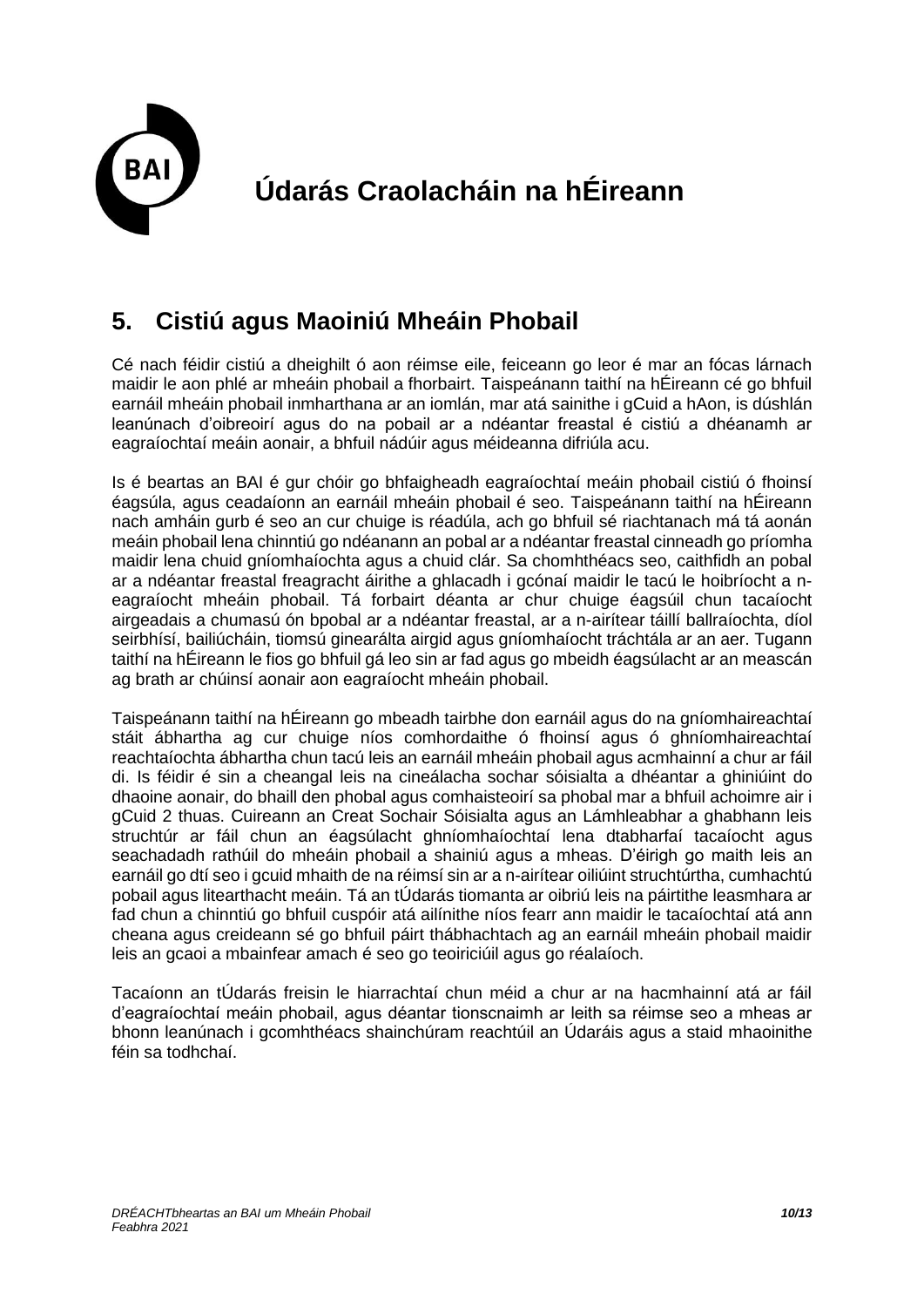

#### **6. Foireann agus Oiliúint a Chur ar Fáil do Mheáin Phobail**

Taispeánann taithí na hÉireann gur féidir rannpháirtithe gníomhacha sna stáisiúin phobail a roinnt tríd is tríd i gceithre chineál. Is iad sin:

- 1. Oibrithe deonacha
- 2. Iad sin a fhaigheann íocaíocht as acmhainní na heagraíochta féin
- 3. Iad sin atá ag glacadh páirt i scéimeanna fostaíochta/oiliúna
- 4. Daoine eile, daoine a fhaigheann íocaíocht ó eagraíocht tacaíochta chun tascanna ar leith a dhéanamh amhail obair chuntasaíochta agus riaracháin

Cé go bhfuil páirt shuntasach ag daoine i ngach catagóir, athneartaíonn taithí na hÉireann an tábhacht atá le rannpháirtíocht phobail ar bhealach deonach. Mar a fheiceann an tÚdarás é is príomhtháscaire ar a rath cé chomh fada is atá baill den phobal toilteanach a gcuid ama a thabhairt ar bhealach deonach chun cabhrú lena n-eagraíocht mheáin phobail. Ós rud é go raibh sé soiléir go raibh oiliúint oiriúnach a thabhairt ar leibhéal foirmiúil agus neamhfhoirmiúil ríthábhachtach maidir le dul chun cinn sa réimse seo, is é beartas an Údaráis gealltanais a lorg maidir le hoiliúint ó ghrúpaí a bhfuil suim acu ann.

Tá gá ag gníomhaíochtaí ceadúnaithe, a chuimsíonn faoi láthair stáisiúin raidió pobail atá ag freastal ar phobal tíreolaíochta réasúnta mór nó cainéal teilifíse atá ag craoladh ábhar pobail thar chábla, le híosleibhéal foirne lánaimseartha áirithe. Cuireann taithí na hÉireann in iúl go mbeadh sé mar mhian go hiondúil leibhéal foirne a bheith ann arb ionann agus beirt a bheadh ag obair go lánaimseartha ar phá más rud é go mbeadh aonán meáin phobail ag dréim leis an méid is lú a bheadh ar a chumas agus oibriú seasta a bhaint amach. Cuireann taithí na hÉireann in iúl freisin gur chóir go hidéalach go mbeadh scileanna bainistíochta ag an fhoireann chomh maith le roinnt taithí roimh ré sna meáin agus i bhforbairt pobail.

Tá inmhianaitheacht agus luach leanúnachas eagraíochtaí/oibríochtaí meáin phobail le feiceáil freisin ón taithí náisiúnta agus idirnáisiúnta go dtí seo. Feiceann muid moil a bhíonn rannpháirteach in iliomad gníomhaíocht agus a fhostaíonn roinnt mhaith daoine ar oibríochtaí níos lú dírithe ar ghníomhaíocht amháin agus a bhíonn á rith go huile ag oibrithe deonacha ag teacht chun cinn in Éirinn. Cé go bhfuil moil níos mó in ann sroicheadh amach sa phobal agus raon níos leithne de shochair sóisialta a sholáthar is féidir le haonáin atá níos lú agus níos dírithe tacaíocht mar an gcéanna a thabhairt do thorthaí láidre ar fhorbairt phobail agus luach a chruthú.

Admhaíonn an tÚdarás an pháirt thábhachtach a thugann scéimeanna fostaíochta/oiliúna a fhaigheann tacaíocht ón rialtas d'fhorbairt eagraíochtaí meáin phobail. Cuireann siad sin acmhainní luachmhara daonna agus airgeadais ar fáil, a chabhraíonn le forbairt ghinearálta oibríochtaí pobail, nuair a bhaintear úsáid éifeachtach astu. Tá na tairbhí ar féidir le rannpháirtithe a bhaint astu suntasach freisin mar go bhfaigheann roinnt oiliúnaithe obair lánaimseartha ina dhiaidh sin. Cé go mbaineann tionscadail ghníomhaíochta pobail úsáid as scéimeanna mar sin go náisiúnta agus idirnáisiúnta, taispeánann taithí na meán phobail nach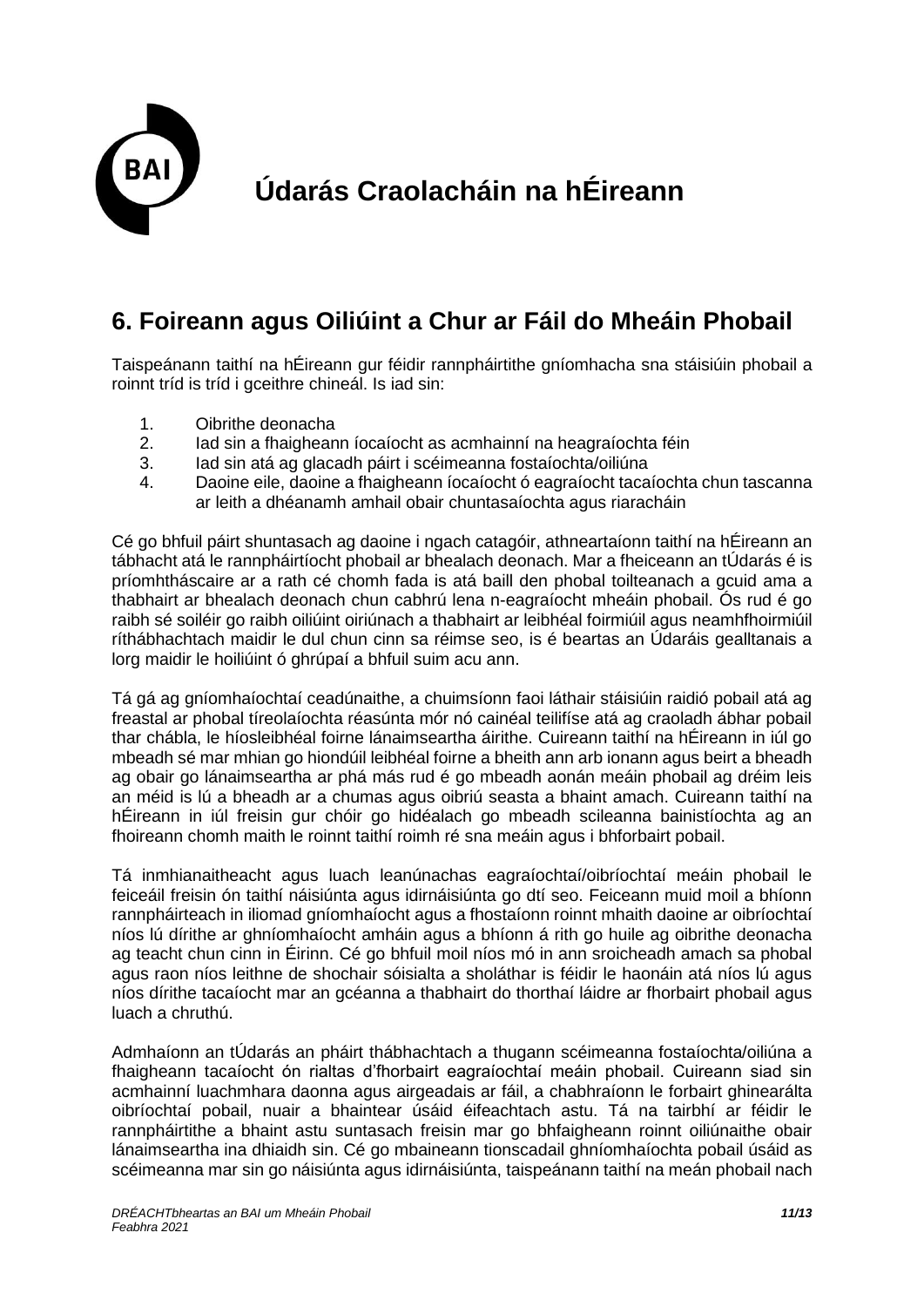

mór na scéimeanna féin a dhearadh nó a chur in oiriúint chun aghaidh a thabhairt ar shainghnéithe ar leith na hearnála, agus nach mór d'eagraíochtaí meáin phobail a chinntiú go gcoinnítear cothromaíocht idir rannpháirtithe scéime agus oibrithe deonacha i ngach réimse gníomhaíochta.

### **Aguisín**

#### **Cairt Raidió Pobail AMARC don Eoraip**

Cé gur táirgeadh é seo ar dtús do raidió pobail, is féidir é a chur i bhfeidhm do mheáin phobail níos ginearálta.

Tugann an Chairt seo aitheantas gur bealach iontach é raidió pobail chun an tsaoirse a chothú le tú féin a chur in iúl agus eolas a fháil, cultúr a fhorbairt, a bheith saor chun tuairimí a thabhairt agus seasamh i gcoinne tuairimí agus páirt ghníomhach a bheith agat sa saol áitiúil; tugann sé ar aird go dtagann cineálacha éagsúla raidió pobail ó chultúir agus ó thraidisiúin dhifriúla; aithníonn an Chairt cuspóirí atá i gcoiteann ag stáisiúin raidió pobail agus gur chóir dóibh a bheith ag dréim lena mbaint amach.

Stáisiúin Raidió Pobail:

- 1. An ceart cumarsáid a dhéanamh a chur chun cinn, cabhrú le sruth saor eolais agus tuairimí, cur in iúl cruthaitheach a spreagadh agus páirt a ghlacadh sa phróiseas daonlathach agus sa tsochaí iolarthachta;
- 2. Rochtain a chur ar fáil d'áiseanna oiliúna, léiriúcháin agus dáilte; tallann áitiúil chruthaitheach a spreagadh agus traidisiúin áitiúla a chothú; agus cláir a chur ar fáil ar mhaithe le leas, siamsaíocht, oideachas agus forbairt an lucht éisteachta;
- 3. Féachaint go mbeidh an úinéireacht ionadaíoch ar phobail áitiúil a bhféadfaí a aithint ó thaobh tíreolaíochta de nó ar phobail le leas comhchoiteann;
- 4. Atá neamhspleách ó thaobh eagarthóireachta maidir le hinstitiúidí rialtais, thráchtála agus reiligiúnacha agus ar pháirtithe polaitiúla nuair atá siad ag déanamh cinnidh maidir lena mbeartas clár;
- 5. Ceart rochtain a chur ar fáil do mhionlaigh agus do ghrúpaí atá imeallaithe agus éagsúlacht cultúir agus teanga a chur chun cinn agus a chosaint;
- 6. Féachaint lena lucht féachana a chur ar an eolas go hionraic ar bhonn eolais a fhaightear ó fhoinsí éagsúla agus an ceart chun freagra a thabhairt a chur ar fáil d'aon duine nó d'aon eagraíocht faoi réir mhífhaisnéis thromchúiseach;
- 7. Atá bunaithe mar eagraíochtaí nach bhfuil á rith leis an intinn brabús a dhéanamh agus a neamhspleáchas a chinntiú trí mhaoiniú a fhail ó fhoinsí éagsúla;
- 8. Aitheantas agus ómós a thabhairt do pháirt oibrithe deonacha, aitheantas a thabhairt do cheart oibrithe a fhaigheann pá dul isteach i gceardchumainn agus coinníollacha oibre sásúla a chur ar fáil don dá dhream;